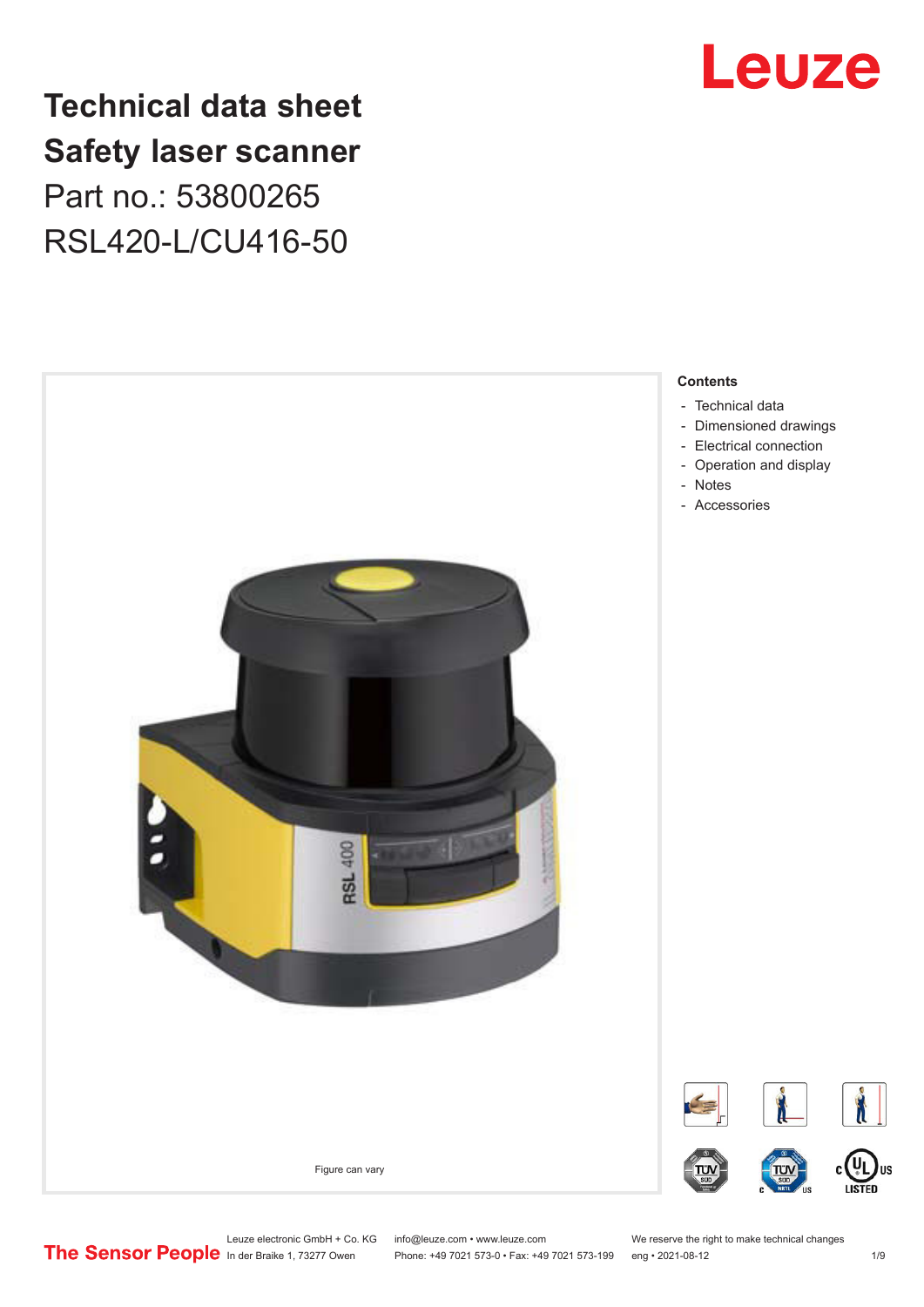# <span id="page-1-0"></span>**Technical data**

# Leuze

#### **Basic data**

| <b>Series</b>      | <b>RSL 400</b>                                    |
|--------------------|---------------------------------------------------|
| <b>Application</b> | Mobile danger zone quarding                       |
|                    | Mobile side quarding                              |
|                    | Stationary access guarding                        |
|                    | Stationary danger zone guarding                   |
|                    |                                                   |
| <b>Functions</b>   |                                                   |
| <b>Functions</b>   | Dynamic contactor monitoring (EDM),<br>selectable |

E-stop linkage Four-field mode Resolution, selectable

#### **Characteristic parameters**

| <b>Type</b>            | 3, IEC/EN 61496          |
|------------------------|--------------------------|
| <b>SIL</b>             | 2, IEC 61508             |
| <b>SILCL</b>           | 2, IEC/EN 62061          |
| Performance Level (PL) | d, EN ISO 13849-1        |
| $PFH_{n}$              | 0.00000009 per hour      |
| $PFH_{n}$              | 9E-08 per hour           |
| Mission time $T_M$     | 20 years, EN ISO 13849-1 |
| Category               | 3, EN ISO 13849          |
|                        |                          |

#### **Protective field data**

| Scanning angle                                   | 270°            |
|--------------------------------------------------|-----------------|
| Minimum adjustable range                         | $50 \text{ mm}$ |
| Number of field pairs, reversible                | 10              |
| Number of quads, reversible                      | 10              |
| Number of protective functions                   | 1 Piece(s)      |
| Number of independent sensor confi-<br>gurations | $\overline{1}$  |
| Diffuse reflection, min.                         | 1.8%            |
| <b>Operating range</b>                           | 06.25m          |
|                                                  |                 |

#### **Warning field data**

| Number of field pairs    | 10              |
|--------------------------|-----------------|
| <b>Operating range</b>   | $020$ m         |
| Object size              | 150 mm x 150 mm |
| Diffuse reflection, min. | 10%             |
|                          |                 |

#### **Optical data**

| Light source                    | Laser, Infrared        |
|---------------------------------|------------------------|
| Laser light wavelength          | $905 \text{ nm}$       |
| Laser class                     | 1. IEC/EN 60825-1:2014 |
| <b>Transmitted-signal shape</b> | Pulsed                 |
| <b>Repetition frequency</b>     | 90 kHz                 |

#### **Measurement data**

| <b>Distance resolution</b> | 1 mm             |
|----------------------------|------------------|
| Detection range            | $050$ m          |
| Diffuse reflection         | 20%              |
| <b>Angular resolution</b>  | $0.1$ $^{\circ}$ |

#### **Electrical data**

**Protective circuit COVER COVER COVER COVER COVER COVER** 

| Performance data                                                 |                                                                              |
|------------------------------------------------------------------|------------------------------------------------------------------------------|
| Supply voltage U <sub>B</sub>                                    | 24 V, DC, -30  20 %                                                          |
| max.                                                             | Current consumption (without load), 700 mA, (use power supply unit with 3 A) |
| Power consumption, max.                                          | 17 W, For 24 V, plus output load                                             |
| Outputs                                                          |                                                                              |
| Number of safety-related switching 2 Piece(s)<br>outputs (OSSDs) |                                                                              |
| Safety-related switching outputs                                 |                                                                              |
| <b>Type</b>                                                      | Safety-related switching output OSSD                                         |
| Switching voltage high, min.                                     | 20.8 V                                                                       |
| Switching voltage low, max.                                      | 2V                                                                           |
| Voltage type                                                     | DC                                                                           |
|                                                                  |                                                                              |
| Safety-related switching output 1                                |                                                                              |
| Assignment                                                       | Connection 1, gray wire                                                      |
| <b>Switching element</b>                                         | Transistor, PNP                                                              |
|                                                                  |                                                                              |
| Safety-related switching output 2                                |                                                                              |
| Assignment                                                       | Connection 1, pink wire                                                      |
| <b>Switching element</b>                                         | Transistor, PNP                                                              |
| <b>Service interface</b>                                         |                                                                              |
|                                                                  |                                                                              |
| Type                                                             | Bluetooth, USB                                                               |
|                                                                  |                                                                              |
| <b>Bluetooth</b><br><b>Function</b>                              |                                                                              |
|                                                                  | Configuration/parametering<br>2,400  2,483.5 MHz                             |
| <b>Frequency band</b>                                            | Max. 4.5 dBm (2.82 mW), class 2                                              |
| <b>Radiated transmitting power</b>                               |                                                                              |
|                                                                  |                                                                              |
|                                                                  |                                                                              |
| USB<br><b>Function</b>                                           |                                                                              |
| <b>Connection</b>                                                | Configuration/parametering<br>USB 2.0 mini-B, socket                         |
|                                                                  | 12 Mbit/s                                                                    |
| Transmission speed, max.<br>Cable length                         | $\leq$ 5m                                                                    |
|                                                                  | Longer cable lengths are possible using                                      |
|                                                                  | active cables.                                                               |
|                                                                  |                                                                              |
| Connection                                                       |                                                                              |
| <b>Number of connections</b>                                     | 2 Piece(s)                                                                   |
|                                                                  |                                                                              |
| <b>Connection 1</b>                                              |                                                                              |
| <b>Function</b>                                                  | Machine interface                                                            |
| Type of connection                                               | Cable                                                                        |
| <b>Cable length</b>                                              | 50,000 mm                                                                    |
| <b>Sheathing material</b>                                        | <b>PVC</b>                                                                   |
| Cable color                                                      | <b>Black</b>                                                                 |
| <b>Number of conductors</b>                                      | 16 -wire                                                                     |
| Wire cross section supply                                        | $1 \text{ mm}^2$                                                             |
| Wire cross section signals                                       | $0.14 \, \text{mm}^2$                                                        |
| <b>Connection 2</b>                                              |                                                                              |
| <b>Function</b>                                                  | Data interface                                                               |
| Type of connection                                               | Connector                                                                    |
| <b>Thread size</b>                                               | M <sub>12</sub>                                                              |
| Type                                                             | Female                                                                       |

**No. of pins** 4 -pin **Encoding** D-coded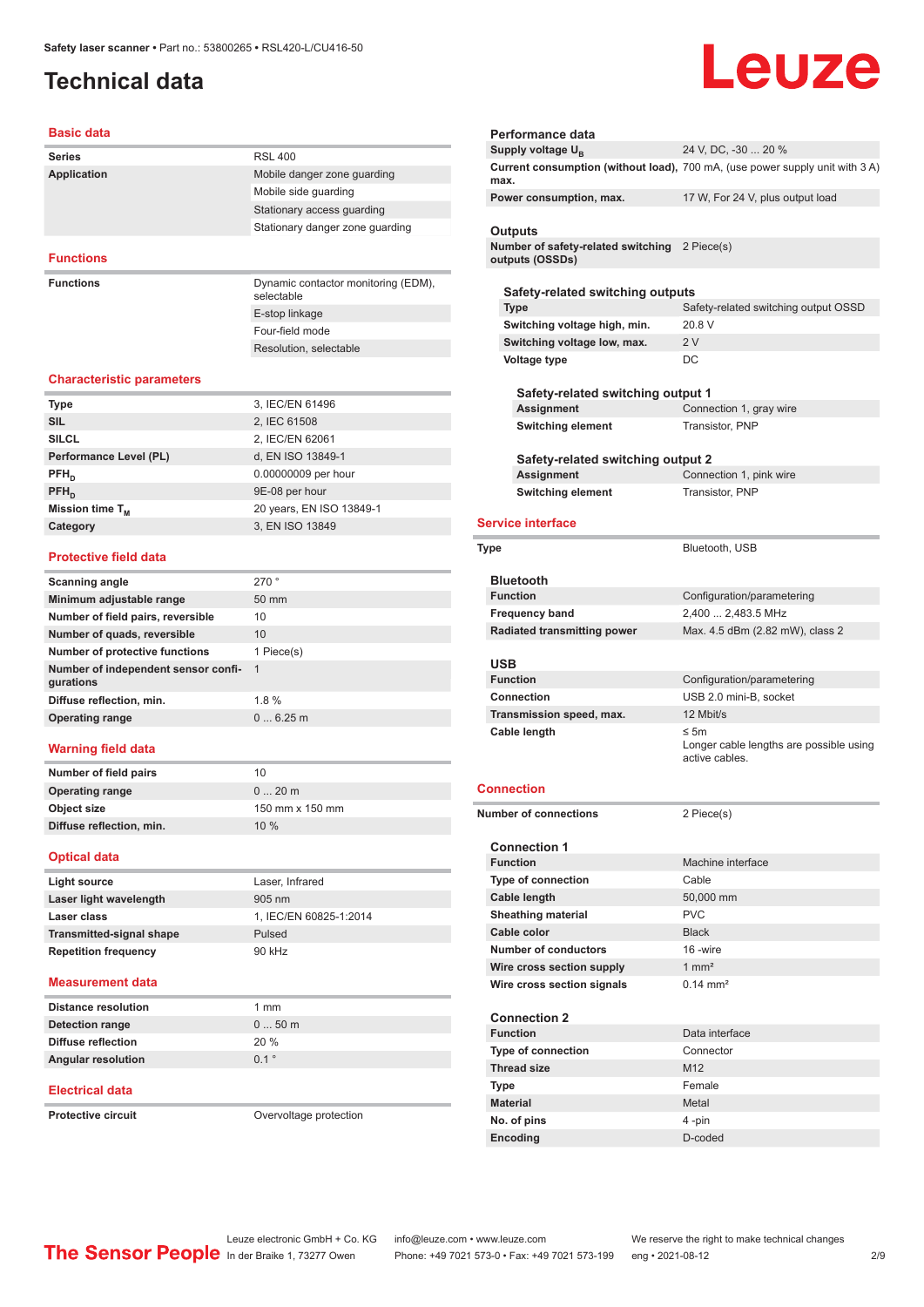# **Technical data**

# Leuze

| Cable properties       |             |
|------------------------|-------------|
| Cable resistance, max. | 15 $\Omega$ |

#### **Mechanical data**

| Dimension (W x H x L)    | 140 mm x 149 mm x 140 mm     |
|--------------------------|------------------------------|
| <b>Housing material</b>  | Metal                        |
|                          | Plastic                      |
| <b>Metal housing</b>     | Diecast zinc                 |
| Lens cover material      | Plastic/PC                   |
| Net weight               | 3,000q                       |
| <b>Housing color</b>     | Yellow, RAL 1021             |
| <b>Type of fastening</b> | Mounting plate               |
|                          | Through-hole mounting        |
|                          | Via optional mounting device |

#### **Classification**

| 85365019 |
|----------|
| 27272705 |
| 27272705 |
| 27272705 |
| 27272705 |
| 27272705 |
| EC002550 |
| EC002550 |
| EC002550 |
|          |

#### **Operation and display**

| Type of display             | Alphanumerical display |
|-----------------------------|------------------------|
|                             | <b>LED</b> indicator   |
| Number of LEDs              | 3 Piece(s)             |
| Type of configuration       | Software Sensor Studio |
| <b>Operational controls</b> | Software Sensor Studio |
|                             |                        |

#### **Environmental data**

| Ambient temperature, operation     | 050 °C     |
|------------------------------------|------------|
| Ambient temperature, storage       | $-2060 °C$ |
| Relative humidity (non-condensing) | 1595%      |

#### **Certifications**

| Degree of protection                                               | IP 65          |
|--------------------------------------------------------------------|----------------|
| <b>Protection class</b>                                            | III, EN 61140  |
| <b>Certifications</b>                                              | c TÜV Süd US   |
|                                                                    | c UL US        |
|                                                                    | <b>TÜV Süd</b> |
| Test procedure for EMC in accordance DIN 40839-1/3                 |                |
| with standard                                                      | FN 61496-1     |
| Test procedure for oscillation in<br>accordance with standard      | EN 60068-2-6   |
| Test procedure for continuous shock<br>in accordance with standard | IEC 60068-2-29 |
| US patents                                                         | US 10,304,307B |
|                                                                    | US 7,656,917 B |
|                                                                    | US 7,696,468 B |
|                                                                    | US 8.520.221 B |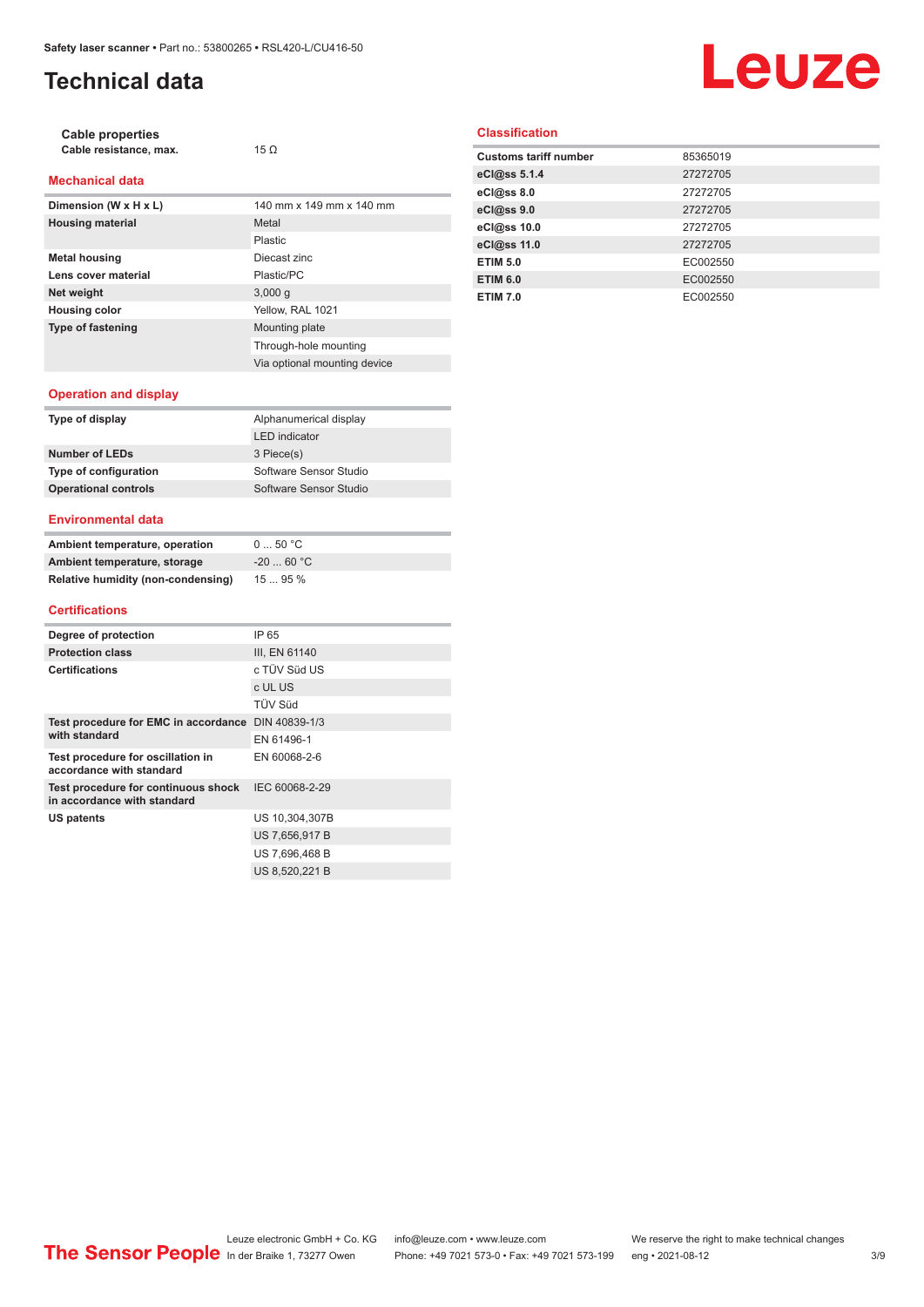## <span id="page-3-0"></span>**Dimensioned drawings**

All dimensions in millimeters

Dimensions safety laser scanner with connection unit









1 Scan level

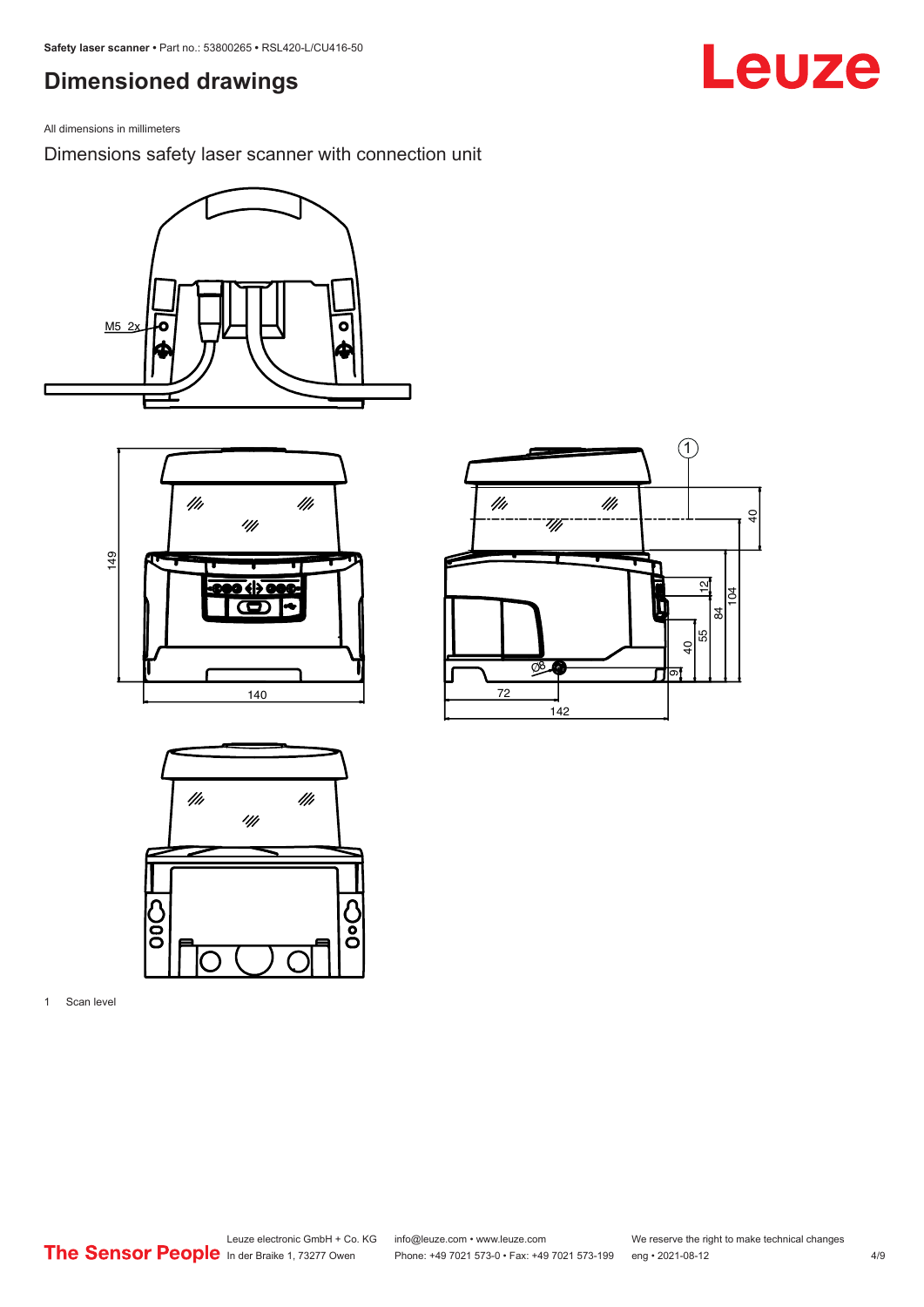# **Dimensioned drawings**

Mounting dimensions safety laser scanner with connection unit



Minimum space requirements for installation and replacement of scanner unit



Leuze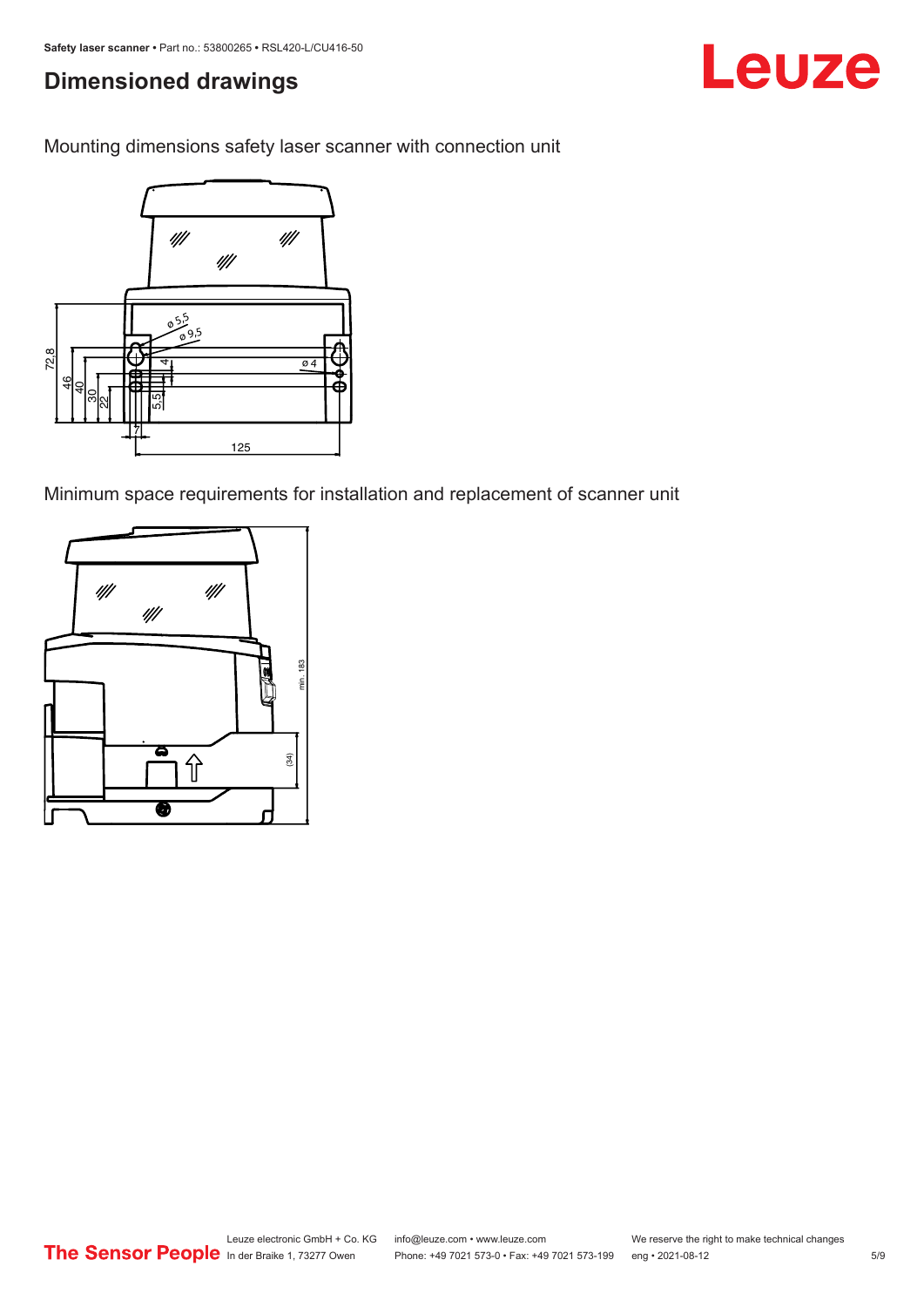## <span id="page-5-0"></span>**Dimensioned drawings**

# Leuze

Dimensions of scanning range



1 Reference point for distance measurement and protective field radius

# **Electrical connection**

#### **Connection 1**

| <b>Function</b>             | Machine interface   |
|-----------------------------|---------------------|
| Type of connection          | Cable               |
| Cable length                | 50,000 mm           |
| <b>Sheathing material</b>   | <b>PVC</b>          |
| Cable color                 | <b>Black</b>        |
| <b>Number of conductors</b> | 16 -wire            |
| Wire cross section supply   | $1 \text{ mm}^2$    |
| Wire cross section signals  | $0.14 \text{ mm}^2$ |

#### **Conductor color Conductor assignment**

| White                 | RES1            |
|-----------------------|-----------------|
| <b>Brown</b>          | $+24V$          |
| Green                 | EA1             |
| Yellow                | A1              |
| Gray                  | OSSDA1          |
| Pink                  | OSSDA2          |
| <b>Blue</b>           | GND / Ground    |
| Red                   | <b>MELD</b>     |
| <b>Black</b>          | F <sub>1</sub>  |
| Violet                | F <sub>2</sub>  |
| Gray / Pink           | F <sub>3</sub>  |
| Blue / Red            | F <sub>4</sub>  |
| Green / White         | F <sub>5</sub>  |
| Brown / Green         | SE <sub>1</sub> |
| White / Yellow        | SE <sub>2</sub> |
| <b>Brown / Yellow</b> | A2              |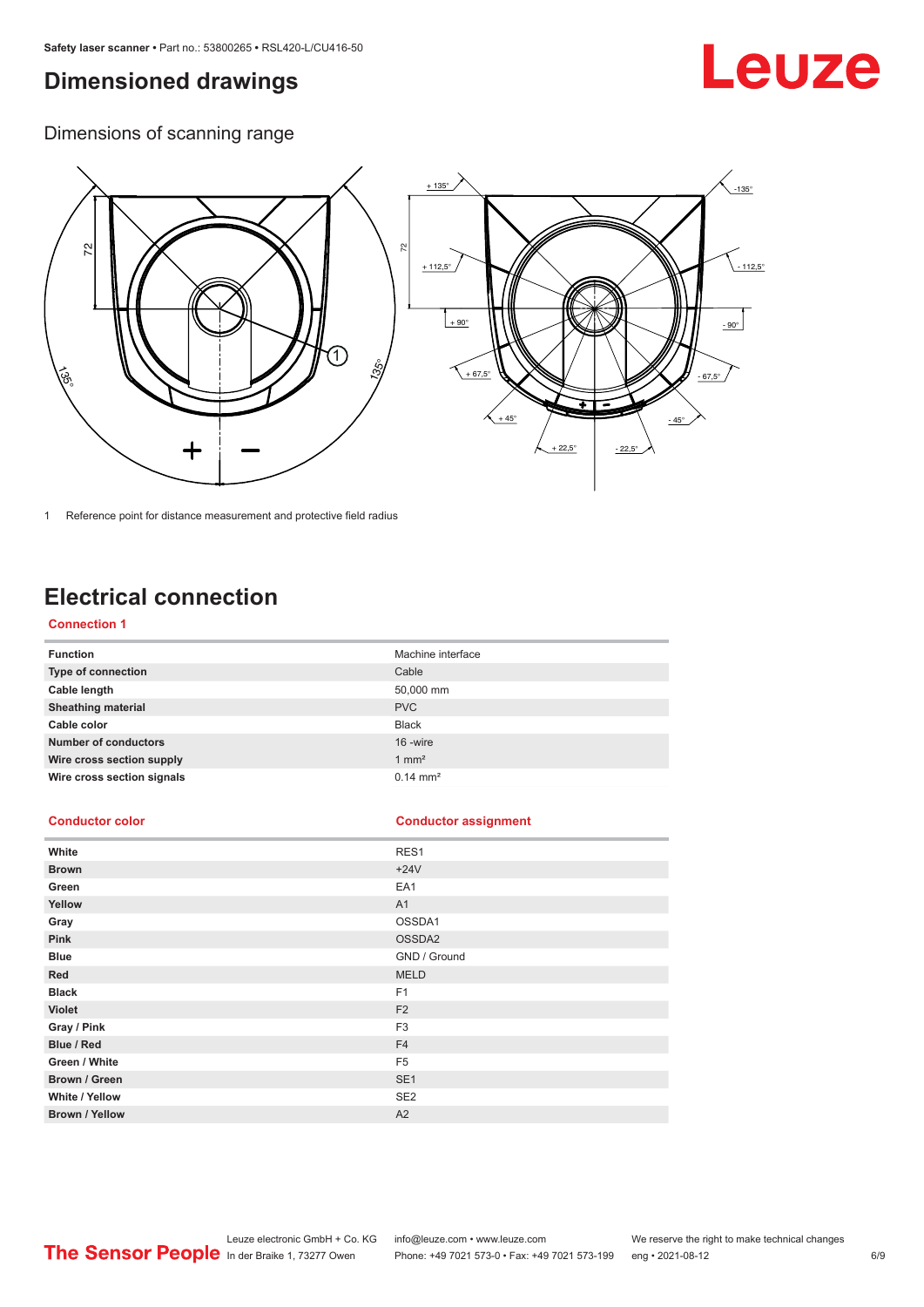## <span id="page-6-0"></span>**Electrical connection**

#### **Connection 2**

| <b>Function</b>          | Data interface   |
|--------------------------|------------------|
| Type of connection       | Connector        |
| <b>Thread size</b>       | M12              |
| <b>Type</b>              | Female           |
| <b>Material</b>          | Metal            |
| No. of pins              | $4 - pin$        |
| Encoding                 | D-coded          |
| <b>Connector housing</b> | <b>FE/SHIELD</b> |

| Pin | <b>Pin assignment</b> | <b>Conductor color</b> |    |
|-----|-----------------------|------------------------|----|
|     | TD+                   | Yellow                 |    |
|     | $RD+$                 | White                  |    |
|     | TD-                   | Orange                 | FE |
|     | RD-                   | <b>Blue</b>            |    |
|     |                       |                        |    |

# **Operation and display**

| LED            | <b>Display</b>           | <b>Meaning</b>                                                                                                           |
|----------------|--------------------------|--------------------------------------------------------------------------------------------------------------------------|
| 1              | Off                      | Device switched off                                                                                                      |
|                | Red, continuous light    | OSSD off                                                                                                                 |
|                | Red, flashing            | Error                                                                                                                    |
|                | Green, continuous light  | OSSD on                                                                                                                  |
| $\overline{2}$ | Off                      | RES deactivated or RES activated and released                                                                            |
|                | Yellow, flashing         | Protective field occupied                                                                                                |
|                | Yellow, continuous light | RES activated and blocked but ready to be unlocked - protective field<br>free and linked sensor is enabled if applicable |
| 3              | Off                      | Free warning field                                                                                                       |
|                | Blue, continuous light   | Warning field interrupted                                                                                                |
| $\overline{4}$ | Off                      | Four field mode: warning field 3 free                                                                                    |
|                | Blue, continuous light   | Four field mode: warning field 3 interrupted                                                                             |
| 5              | Yellow, flashing         | Four field mode: warning field 2 interrupted                                                                             |

### **Notes**

| Observe intended use!                                                                                                                |
|--------------------------------------------------------------------------------------------------------------------------------------|
| $\&$ The product may only be put into operation by competent persons.<br>♦ Only use the product in accordance with its intended use. |

|   | <b>WARNING! INVISIBLE LASER RADIATION - CLASS 1 LASER PRODUCT</b>                                                                                                                                                                                                                                                                                                                                                                                                                                                                                         |
|---|-----------------------------------------------------------------------------------------------------------------------------------------------------------------------------------------------------------------------------------------------------------------------------------------------------------------------------------------------------------------------------------------------------------------------------------------------------------------------------------------------------------------------------------------------------------|
| 美 | The device satisfies the requirements of IEC 60825-1:2014 (EN 60825-1:2014) safety regulations for a product of laser class 1 as well as the<br>U.S. 21 CFR 1040.10 regulations with deviations corresponding to "Laser Notice No. 56" from May 8, 2019.<br>$\&$ Observe the applicable statutory and local laser protection regulations.<br>$\%$ The device must not be tampered with and must not be changed in any way.<br>There are no user-serviceable parts inside the device.<br>Repairs must only be performed by Leuze electronic GmbH + Co. KG. |
|   |                                                                                                                                                                                                                                                                                                                                                                                                                                                                                                                                                           |

# **Leuze**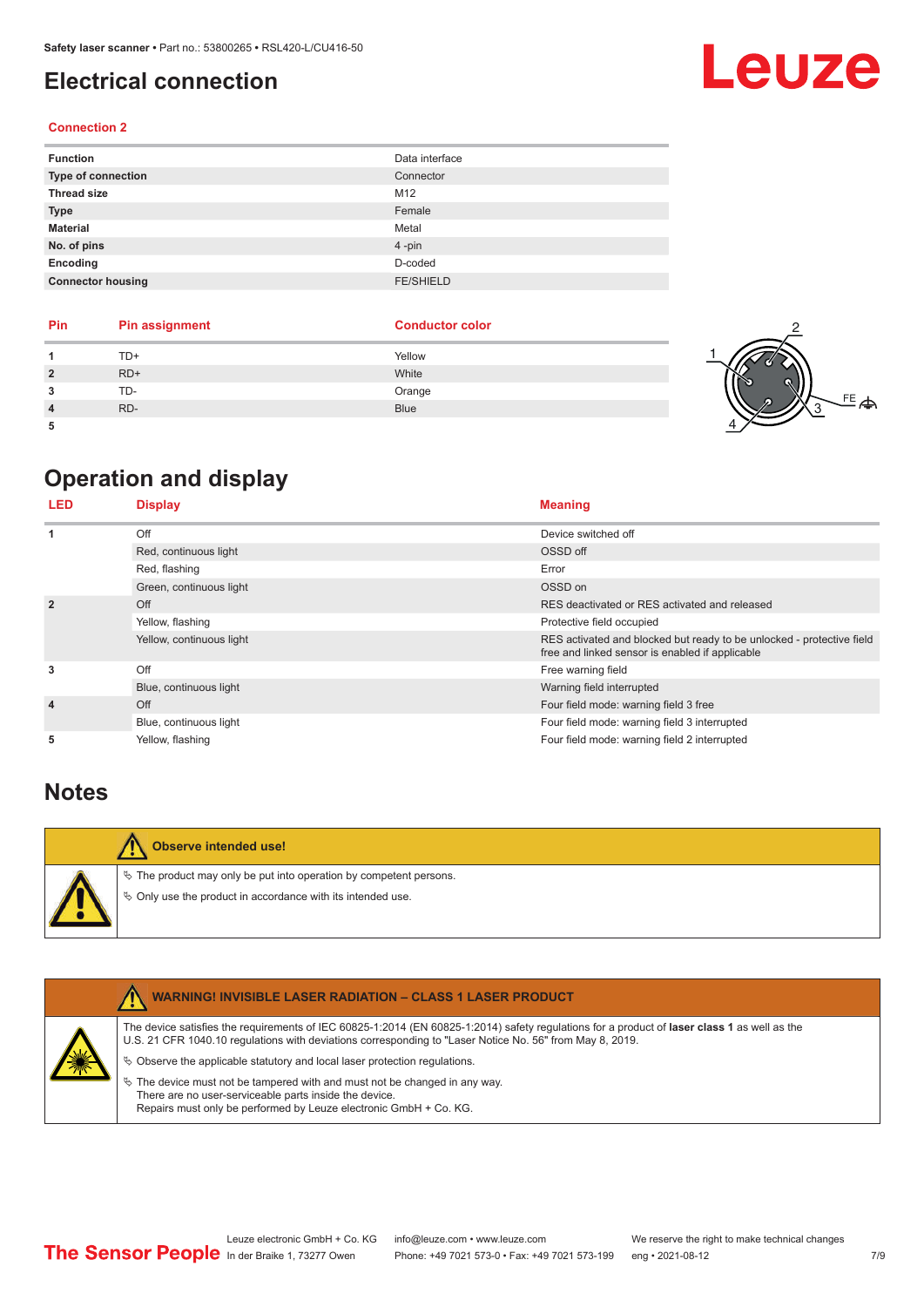## **Accessories**

# Leuze

# Connection technology - Interconnection cables

|   |            | Part no. | <b>Designation</b>                     | <b>Article</b>        | <b>Description</b>                                                                                                                                                                         |
|---|------------|----------|----------------------------------------|-----------------------|--------------------------------------------------------------------------------------------------------------------------------------------------------------------------------------------|
|   | Ù<br>U     | 50135081 | <b>KSS ET-M12-4A-</b><br>RJ45-A-P7-050 | Interconnection cable | Suitable for interface: Ethernet<br>Connection 1: Connector, M12, Axial, Male, D-coded, 4-pin<br>Connection 2: RJ45<br>Shielded: Yes<br>Cable length: 5,000 mm<br>Sheathing material: PUR  |
| C | ti<br>Ulti | 50135082 | <b>KSS ET-M12-4A-</b><br>RJ45-A-P7-100 | Interconnection cable | Suitable for interface: Ethernet<br>Connection 1: Connector, M12, Axial, Male, D-coded, 4-pin<br>Connection 2: RJ45<br>Shielded: Yes<br>Cable length: 10,000 mm<br>Sheathing material: PUR |
| C | Ù<br>U     | 50135083 | <b>KSS ET-M12-4A-</b><br>RJ45-A-P7-150 | Interconnection cable | Suitable for interface: Ethernet<br>Connection 1: Connector, M12, Axial, Male, D-coded, 4-pin<br>Connection 2: RJ45<br>Shielded: Yes<br>Cable length: 15,000 mm<br>Sheathing material: PUR |

# Mounting technology - Mounting brackets

| Part no. | <b>Designation</b> | <b>Article</b>   | <b>Description</b>                                                                                                                                                                                                                                                            |
|----------|--------------------|------------------|-------------------------------------------------------------------------------------------------------------------------------------------------------------------------------------------------------------------------------------------------------------------------------|
| 53800134 | <b>BT840M</b>      | Mounting bracket | Application: Mounting on chamfered 90° corner<br>Dimensions: 84.9 mm x 72 mm x 205.2 mm<br>Color: Yellow, RAL 1021<br>Type of fastening, at system: Through-hole mounting<br>Type of fastening, at device: Screw type<br>Material: Metal                                      |
| 53800132 | <b>BTF815M</b>     | Mounting bracket | Application: Mounting bracket for floor mounting<br>Dimensions: 186 mm x 120 mm x 288 mm<br>Scan level height: 150 mm<br>Color: Yellow, RAL 1021<br>Type of fastening, at system: Through-hole mounting<br>Type of fastening, at device: Screw type<br><b>Material: Metal</b> |
| 53800133 | BTF830M            | Mounting bracket | Application: Mounting bracket for floor mounting<br>Dimensions: 186 mm x 275 mm x 288 mm<br>Scan level height: 300 mm<br>Color: Yellow, RAL 1021<br>Type of fastening, at system: Through-hole mounting<br>Type of fastening, at device: Screw type<br>Material: Metal        |

# Mounting

| Part no. | <b>Designation</b> | <b>Article</b> | <b>Description</b>                                             |
|----------|--------------------|----------------|----------------------------------------------------------------|
| 53800131 | BTP800M            | Loop guard     | Dimensions: 160 mm x 169 mm<br>Color: Black<br>Material: Metal |